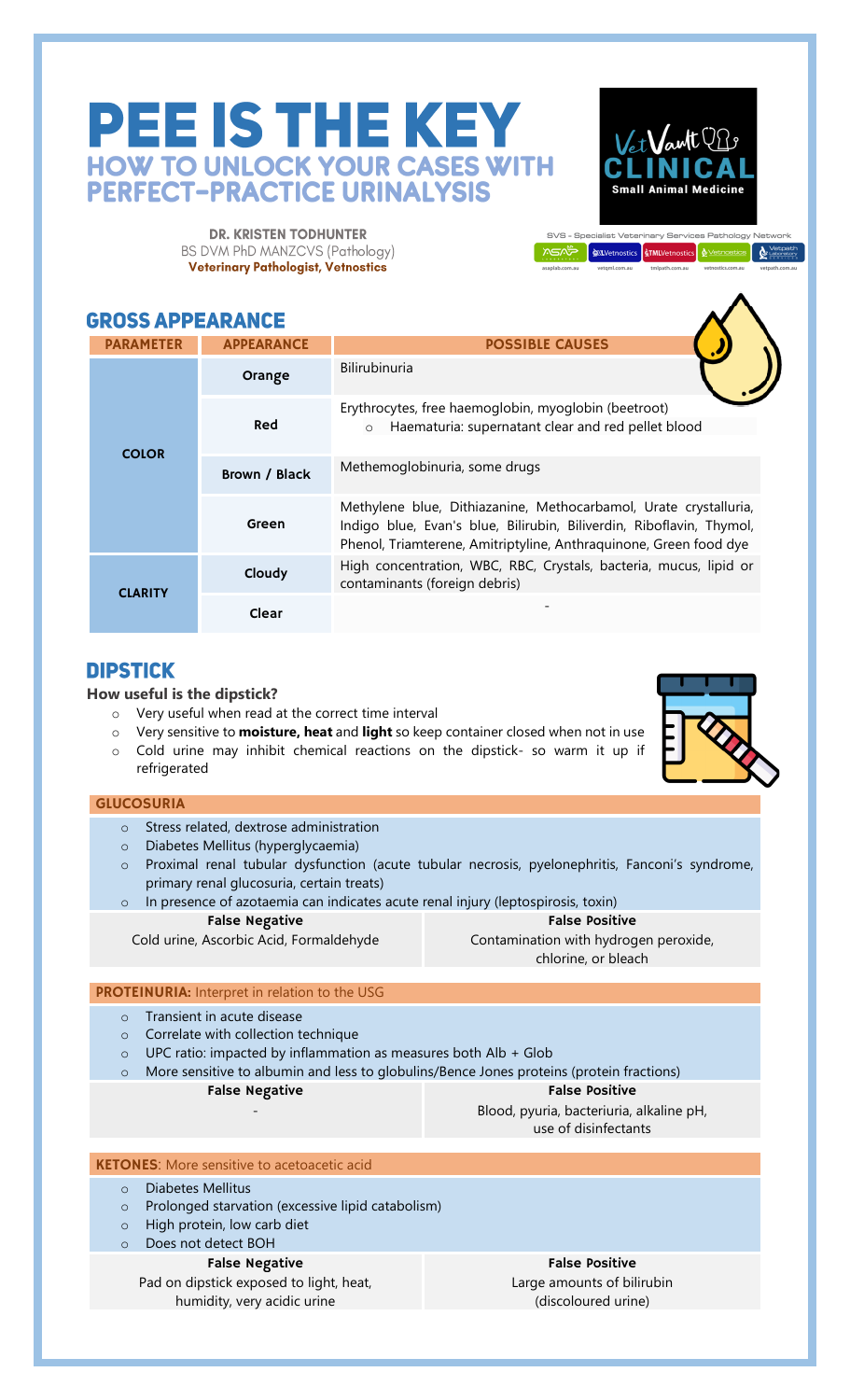#### **What can you trust and what can you discount on dipstick?**

| <b>NITRITES</b>                                                                                                                                  | <b>LEUCOCYTES</b>                                                                                                                                                                                                                                                                                                                        |
|--------------------------------------------------------------------------------------------------------------------------------------------------|------------------------------------------------------------------------------------------------------------------------------------------------------------------------------------------------------------------------------------------------------------------------------------------------------------------------------------------|
| Unreliable<br>While some bacteria are able to convert<br>$\circ$<br>nitrate to nitrite, it is not a reliable marker<br>of bacteriuria in animals | Unreliable (people still look at them anyway)<br>Detects esterases found in the granules of<br>$\circ$<br>neutrophils, basophils and eosinophils<br>Useless in cats due to high false positive range<br>$\circ$<br>Sensitive but not specific in dogs<br>$\circ$<br>(A positive test is positive but a negative test is<br>inconclusive) |

#### **What affects the results?**

| <b>ACIDURIA</b>       | Gram-negative bacteria<br>Ingestion of meat<br>Respiratory and metabolic acidosis<br>Depletion of chloride due to severe vomiting<br>Severe diarrhoea<br>Starvation<br>Pyrexia<br>Urinary acidifiers                                                                                                    |
|-----------------------|---------------------------------------------------------------------------------------------------------------------------------------------------------------------------------------------------------------------------------------------------------------------------------------------------------|
| <b>ALKALINE URINE</b> | Gram-positive bacteria often associated with alkaline urine (urease production<br>which metabolizes urea to ammonia), Proteus, Staphylococcus<br>Recent meal<br>Administration of bicarb/citrate<br>Renal tubular acidosis<br>Diet with elevated veggies/cereals<br>Metabolic and respiratory alkalosis |

#### RBCs

o Small number of intact RBCs will cause **spotting** of the test pad

- o Haemoglobin, myoglobin, or large number of intact RBCs will cause a **homogenous color change**
	- About 0.5 mL blood per liter of urine (approx. 2500 RBC/mL) is necessary for visual detection of hematuria
	- RBCs will lyse in dilute (USG 1.008) or alkaline urine

| <b>FALSE NEGATIVE</b>                                                                                                          | <b>FALSE POSITIVE</b>                                          |
|--------------------------------------------------------------------------------------------------------------------------------|----------------------------------------------------------------|
| Due to RBCs that settled on the bottom of<br>the sample leading to a disparity between<br>the dipstick and sediment evaluation | Due to contamination with oxidizing<br>agents in disinfectants |

#### o Haemoglobin vs. haematuria: **centrifuge** the sample

- Dipstick cannot differentiate between haemoglobin and myoglobin
- Icteric or discoloured plasma suggests haemoglobinuria as myoglobin does not cause a colour change in plasma.

| <b>HAEMOGLOBINURIA / MYOGLOBINURIA</b> | <b>HAEMATURIA</b> |
|----------------------------------------|-------------------|
| Red or brown supernatant               | Clear supernatant |

#### USG: On centrifuged urine (supernatant)

o If specific gravity is off the scale, **dilute 1:1 the urine with distilled water** and read, **doubling** the last 2 decimal places (*e.g.* 1.024 = 1.048)

| <b>DIFFERENT CAUSES OF USG CHANGE</b>                                                                                     |                                                                                             |
|---------------------------------------------------------------------------------------------------------------------------|---------------------------------------------------------------------------------------------|
| Glucosuria                                                                                                                | Solutes affect the reading                                                                  |
| Very high protein levels<br>Solutes affect the reading                                                                    |                                                                                             |
| Endotoxaemia (pyothorax, pyometra) will block the action of ADH<br><b>Sepsis</b><br>and result in lower than expected USG |                                                                                             |
| Hyperadrenocorticism                                                                                                      | Due to lack of aldosterone                                                                  |
| Cold urine                                                                                                                | Result in false USG increase                                                                |
| <b>Other conditions</b>                                                                                                   | Liver disease, glucocorticoids, hypercalcaemia, hypokalaemia,<br>hypertension, polycythemia |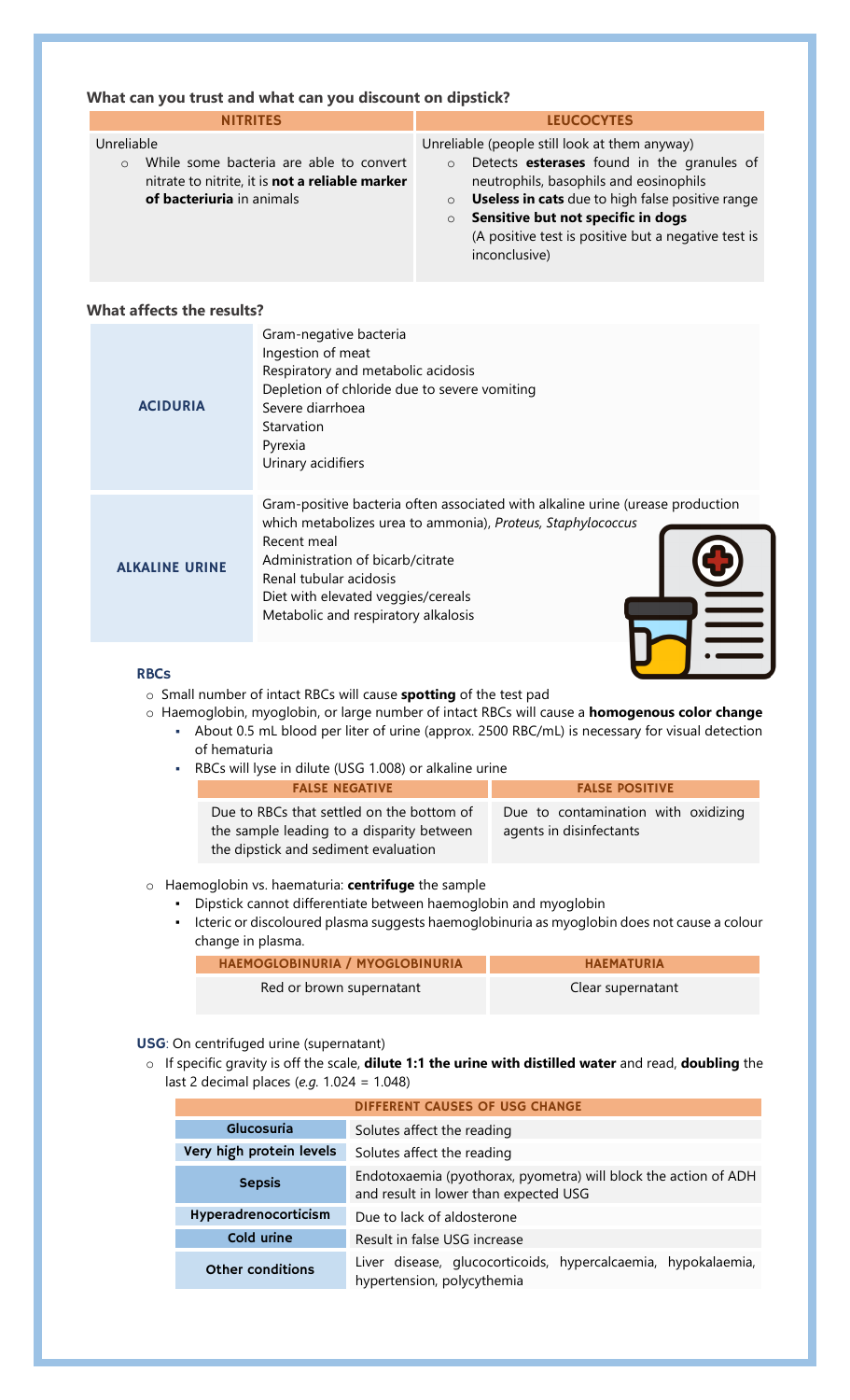- o **Gram-negative infected specimens** are reported to have a **lower USG** than Gram-positive infected specimens and culture-negative specimens
	- USG is higher in specimens infected with *S. felis* and lower in specimens infected with *E. coli* than in those infected with other uropathogens

## **SEDIMENT CYTOLOGY**

#### **Tips for looking at urine to look for bacteria (techniques, smear techniques etc.)**

- o Dipstick testing on un-spun urine
- o Centrifuge after dipstick
	- USG on the supernatant
		- Slides: decant or siphon off most of the supernatant

| <b>WET MOUNT</b>                                                                          | <b>DRY MOUNT</b>                                                                                        |
|-------------------------------------------------------------------------------------------|---------------------------------------------------------------------------------------------------------|
| 2 drops of sediment, coverslipped<br>1 plain and 1 stained with methylene blue<br>$\circ$ | Make 2 air-dried smears of urine sediment at<br>the time of collection<br>1 using Diff-Quick<br>$\circ$ |
| Drop the condenser down on the microscope                                                 | o 1 using Gram Stain or no stain to send<br>to the commercial lab                                       |
|                                                                                           |                                                                                                         |

#### **Bacteria vs. Gunk: How do we differentiate under the microscope?**

- o Check ASAP for crystals as these may **form and dissolve** in storage and transit
- o Check for crystals, leucocytes, bacteria, red blood cells, casts

#### CAUSES OF ERROR OR FALSE POSITIVE ON WET MOUNT MICROSCOPIC EXAMINATION

Lipid droplets Debris Stain artifact

Stain contamination Brownian motion Inexperience looking at sediment

 $\bigcap_{i=1}^n$ 

#### **Do animals with stones always have crystals? The answer is no.**

| <b>TYPE OF STONES</b>                             | <b>POSSIBLE CAUSES</b>                                                                                                                                                                                                                        |
|---------------------------------------------------|-----------------------------------------------------------------------------------------------------------------------------------------------------------------------------------------------------------------------------------------------|
| <b>Struvite (Magnesium</b><br>Ammonium Phosphate) | Infection in dogs (urease-forming bacteria)<br>Sterile in cats                                                                                                                                                                                |
| Calcium Oxalate Dihydrate                         | Neutral to acidic urine<br>Veggies high in oxalates                                                                                                                                                                                           |
| <b>Calcium Carbonate</b>                          | Normal in horses, rabbits<br>Sustained hypercalcaemia<br>Abnormal renal handling of filtered calcium                                                                                                                                          |
| Cysteine                                          | Seen in acidic urine. Presence of cystine crystals represents a proximal<br>tubular defect in amino acid reabsorption.<br>Dachshunds, Newfoundlands, English Bulldogs, and Scottish Terriers have<br>a high incidence of cystine urolithiasis |
| <b>Ammonium Biurate</b>                           | Normal in Dalmatians (processing of purines)<br>Portosystemic shunt<br>Never normal in cats                                                                                                                                                   |
| Sulfa crystals                                    |                                                                                                                                                                                                                                               |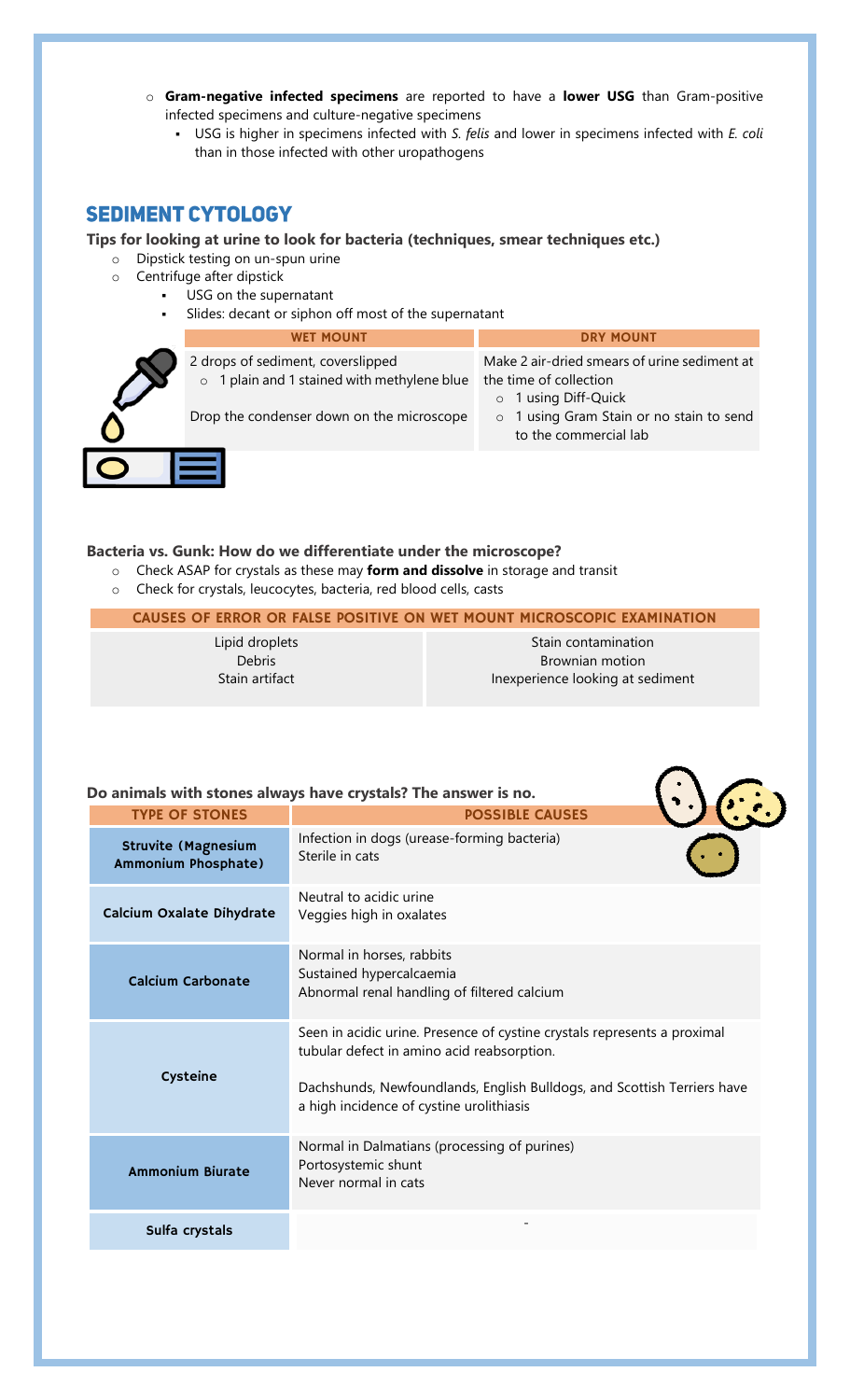#### **What about casts?** w but not as important as many

| Few, but not as important as many. |                                                           |  |
|------------------------------------|-----------------------------------------------------------|--|
| <b>TYPE OF CAST</b>                | <b>POSSIBLE CAUSES</b>                                    |  |
| <b>Hyaline</b>                     | Benign - dehydrated animals                               |  |
| Granular / Waxy                    | Plasma proteins/albumin and associated with renal disease |  |
| <b>White Cell</b>                  | Pyelonephritis / renal inflammation                       |  |
| Epithelial                         | Tubular injury (leptospirosis)                            |  |

#### **Are there any other 'surprises' you'll find on urine that will point you in a new direction?**

**Cosinophils**: eosinophilic cystitis

- Horses & Dogs: fibroblastic proliferation within hyperplastic urothelial cells of the bladder with foci of eosinophils and accompanying ulceration and haemorrhage
- **8** Epithelial cells: dysplasia vs. neoplasia
	- Submit an aliquot of **urine or urine sediment in EDTA** for cytospin or direct smear cytology at commercial lab
- Neoplasia
- Yeast, Fungi
- Sperm



## **URINE CULTURE**

(aberrant migration)

Identify bacteria, number of bacteria, and determine sensitivity

o Renal parasitism: *Halicephalobus gingivalis*

#### **Voided vs. Catheterization vs. Cystocentesis** Is there any point of sending free flow for culture?

- o **Clean cystocentesis: gold-standard**
- o Voided: make sure to clip and clean external genitalia, if necessary

#### **To fridge or not fridge for culture?**

o Cold urine: alter USG (false increase), promotes crystal formation, may inhibit chemical reactions, inhibits bacterial overgrowth

### **How long can it sit for before going to the lab, especially for culture and for crystal analysis?**

- o Processing quickly is ideal, at least **within 6 hours**
- o At room temperature bacterial counts can double **every 30 minutes**
- o Multiplication or destruction of bacteria can occur **within 1 hour** of collection

#### QUANTIFIED URINE CULTURE **QUALITATIVE URINE CULTURE**

Isolation of something, anything via any method

#### **What will affect the ability of bugs to grow on culture?**

- o Patients currently on antibiotics can inhibit growth without killing organisms
- o **False negative results**: iatrogenic bactericidal events (storage, handling, transport)

#### **If it's on antibiotics, could it still grow anything?**

- o Negative bacterial culture result during antibiotic administration indicates successful eradication of infection
- o Negative growth with persistence of clinical signs suggests **another underlying cause** for the clinical signs